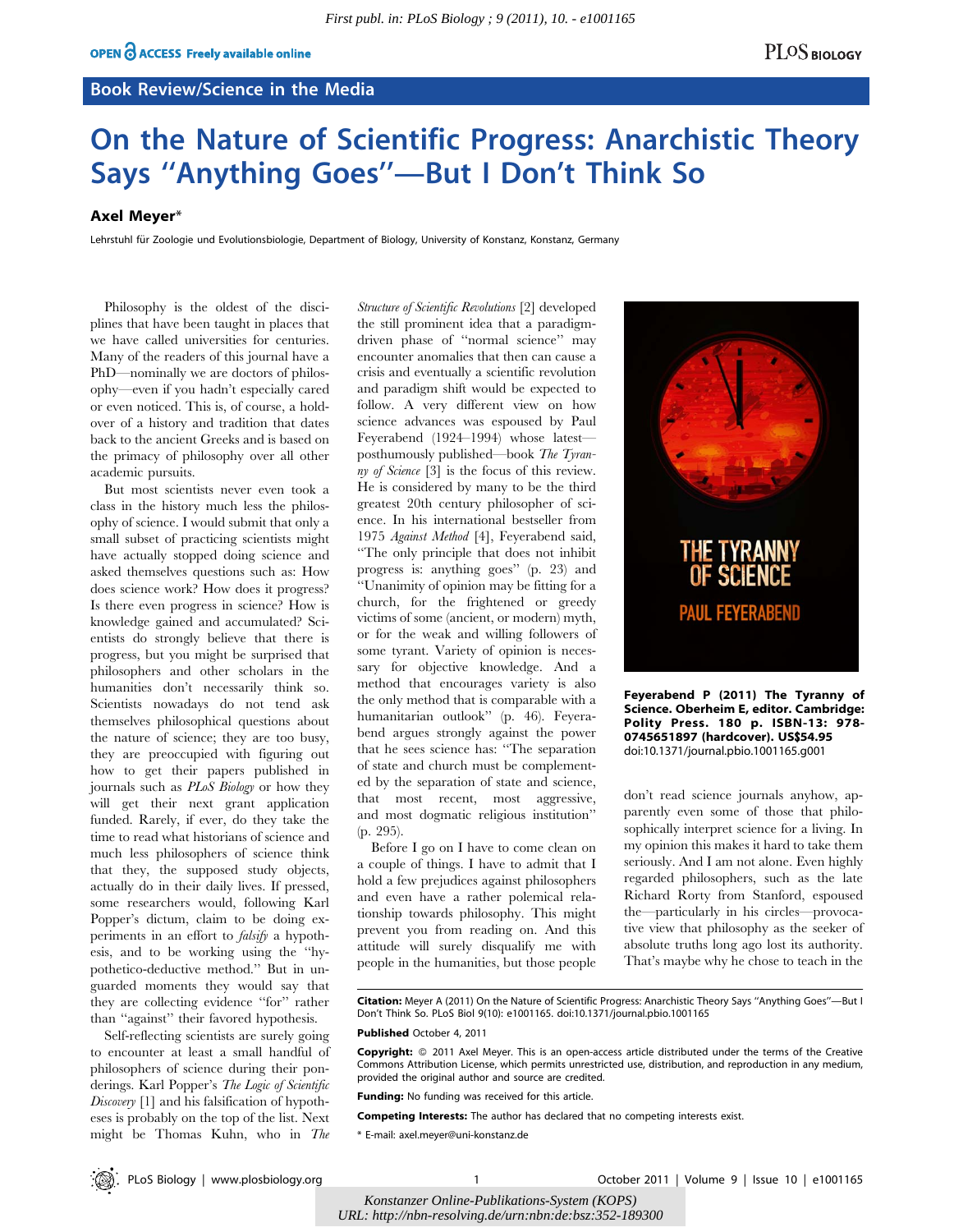comparative literature rather than the philosophy department.

It seems fair to say that most scientists don't care about philosophy or religion they don't need miracles and gods to make sense of the world. We are content with materialistic explanations, thank you very much. The scientific laws and rules that scientists discover suffice for them and guides (or restricts?) their view of the world. And this materialism hurts the philosophers' pride. In turn, the philosophers' irrelevance for at least the daily life of most scientists, and the influence that scientists rather than philosophers now have on modern life, makes a surprising number of philosophers apparently distain science and scientists' power. The philosophers' traditional hold on explaining the world is threatened or even superseded by scientific insights and technological and biomedical progress. Moreover, most scientists' ignorance of history and philosophy is unfathomable to philosophers, adding insult to injury. But what do they expect? Where does rationality reside if not in the sciences?

Well, is that really true? I am sure that the majority of scientists don't even ask themselves these kinds of questions, since (at least I presume) most of us firmly believe that science is a deeply rational endeavor and exercise. At the beginning of the  $20<sup>th</sup>$  century the nascent discipline of philosophy of science still also strongly held this opinion. But—and this might surprise scientists—in the 1960s this traditional view on the science's rationality began to be challenged. Today, a rational view on science, so I am told, is seen as old-fashioned and seems to be even a minority opinion in philosophy of science departments. This change in fashion was due mostly to the American Kuhn and, most importantly, to his then still friend the Austrian-born Feyerabend. Since his Against Method [4], science is seen by many philosophers not as a rational exercise, but as one that takes place in a historical, social, and political context. Those factors are seen to exert far more influence on what science is done and how its results are interpreted and implemented than methodological principles or rational scientific thought. The philosophical Dadaist Feyerabend is often credited with this change of attitudes of philosophers of science.

Feyerabend actually published more books posthumously than while he was alive. The year after his death his autobiography Killing Time [5]—its title in German is Zeitverschwendung (which means waste of time)—appeared. It made clear that he was a cynic and a provocative clown, who also suffered from severe depressions. At times he actually seemed to get scared of the influence he had gained himself and reversed his message repeatedly throughout his career. He seemed to feel that he had wasted his time and those of others that actually took him seriously—an honest Dadaist. Fifteen years after his death, the first volume of his Naturphilosophie [6] was published. He began work on the planned three volumes of Naturphilosophie already in the early 1970s. It was thought that he had not finished it until a manuscript was discovered in the archives of my university's library that holds Feyerabend's papers. Without getting bogged down in details in Naturphilosophie he attempts to cover everything from cave drawings to nuclear physics and quantum theory and how it changed how the world is viewed, a subject that was so important to him that he had planned to devote the last two volumes of Naturphilosophie to it.

Paul Feyerabend surely was an interesting character. I actually experienced him first hand in his lectures in Berkeley in the 1980s when I was studying there for my Ph.D. in Zoology. In those years, Feyerabend held professorships both at the ETH in Zurich and in Berkeley attesting to his cloud. Early in his life he had studied theatre, something that obviously stayed with him. He was the consummate dandy and showman. Feyerabend had a limp from a war injury, but because of it (I had just learned about Amotz Zahavi's handicap principle), or in spite of it, he had a throng of attractive female students that followed him around and even carried his brief case to the lecture hall. This kind of stardom of the intellectual kind is something that is not as prevalent in the sciences as it apparently is in the humanities. The lecture hall was always packed with eager students who even sat on the floor in front of the podium. He was very entertaining and fun to listen to, but in the end his main message only seemed to be that there is no one method of how science works and how it advances, if it advances at all. The one who screams the loudest will get heard seemed to be his credo and he surely made a ruckus and—maybe occasionally to his own chagrin—he did get heard. This method for academic success is in my estimation something that will work better in the humanities, where one does not deal with measurements, data, or testable theories and falsifiable hypothesis, but rather with words alone.

The Tyranny of Science [3] is the English translation from the original, published in 1996 in Italian. The book is based on tape recordings of four lectures with the misleading titles: ''Conflict and Harmony,'' ''The Disunity of Science,'' ''The Abundance of Nature,'' and ''Dehumanizing Humans.'' I at least could not quite tell why the chapters have the titles that they do, because, for example, the first chapter mostly deals with different aspects of Greek philosophy, Homer, and the meanings of Greek tragedies. If you are curious about what Socrates said and how Parmenides got it all wrong these lectures provide an entry point that is educational. All chapters are easy to read. They hold your interest because of a barrage of seemingly unconnected tidbits of information and, for me at least, because of a bewilderment that someone can see the world so differently from what I was brought up to believe.

Feyerabend challenges some of what he considers to be modern myths about science, including the myth that ''science is successful.'' From reading his book one gets the feeling that he really does not like science or at least deeply distrusts the whole scientific enterprise and what he calls scientific ideology. He does not see a need to spend times in laboratories and to know what scientist actually do in their daily lives. Feyerabend clearly states that he does not want to learn how science is done—that's in his opinion not important, to him it's just background noise to the major events in science. Stances such as those made Feyerabend a guru of, so-called, postmodern pluralism. To a scientist this sounds crazy; we like to think that facts should inform one's idea of science—but this is surely too simple a thought for those in the parallel universe that is philosophy.

So what, you ask, if anything, is the relevance of Feyerabend to biologists? To be perfectly blunt I do not see much of any. Many would say that biology has taken over the role of the lead science since the revolution of molecular biology from physics. But this is something Feyerabend pretty much ignores. He only quotes from Jacques Monod's Chance and Necessity [7], and he mentions the Berkeley biochemist Daniel Koshland (1920–2007) in a negative sense about the costs of the human genome project. That's about it. Fittingly, Ernst Mayr in The Growth of Biological Thought [8] mentions Feyerabend only in passing in one sentence together with Kuhn in regards to the issue of progress in science.

Still, The Tyranny of Science really makes for an entertaining and thought-provoking read—even if it did not change my outlook on science and I would imagine that it will